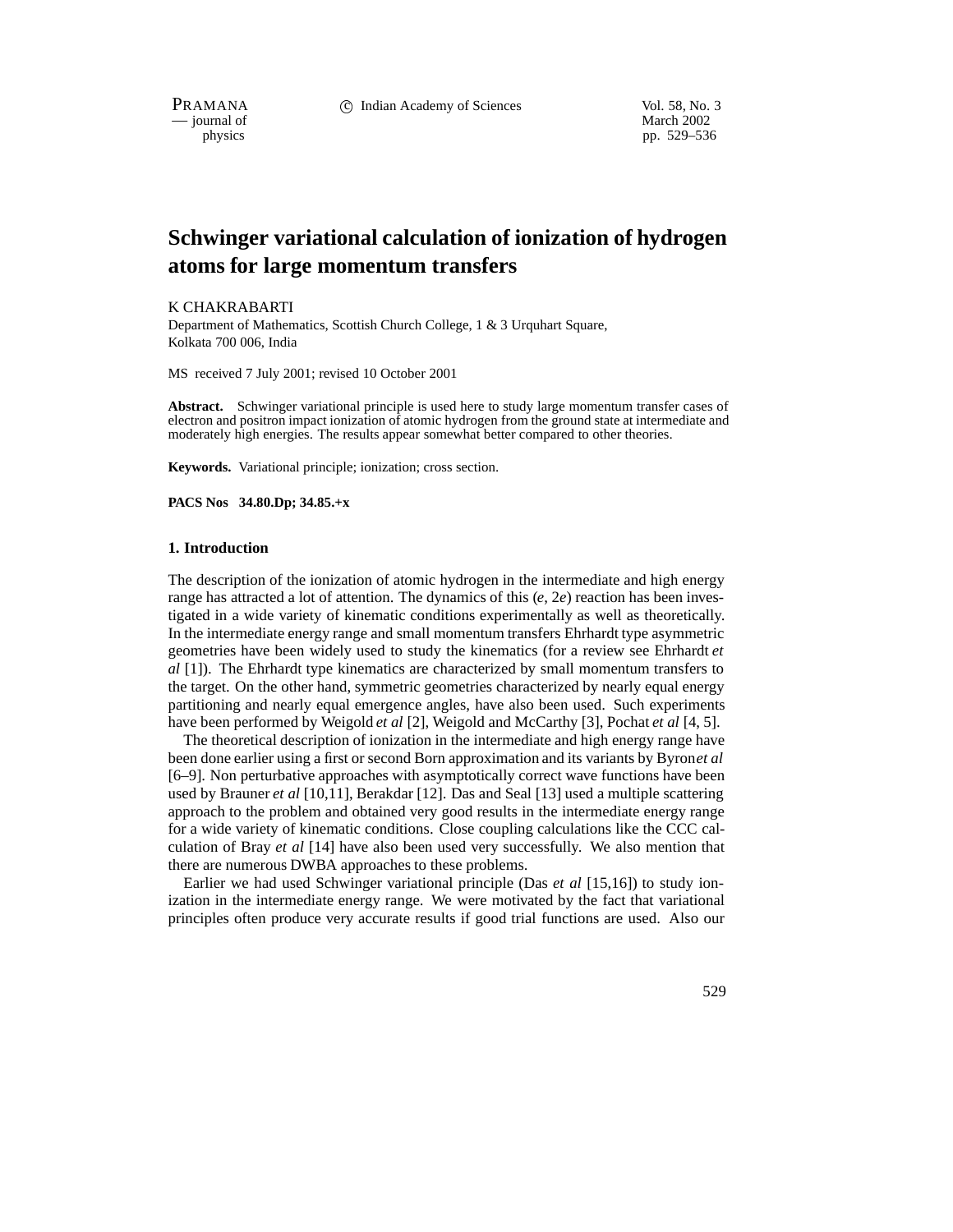# *K Chakrabarti*

choice of unperturbed initial and final channel states as trial functions had made the calculation very simple. We had been able to improve upon the simplified Born approximation (Byron *et al* [7,8]). We also showed that the variational calculation gives better results for larger momentum transfers.

Here we wish to extend our earlier work to large momentum transfer cases at intermediate and moderately high energies. We will show that even for large momentum transfers simple trial functions are capable of producing results which are comparable to, sometimes even better than, other available theories.

#### **2. Schwinger variational principle**

For direct collisions (i.e. when there are no rearrangements) Schwinger variational principle for the *T*-matrix can be written as [17]

$$
[T] = \frac{\langle \Phi_{\rm f} | V | \Psi_{\rm i}^{(+)} \rangle \langle \Psi_{\rm f}^{(-)} | V | \Phi_{\rm i} \rangle}{\langle \Psi_{\rm f}^{(-)} | V - V G_{\rm i}^{(+)} V | \Psi_{\rm i}^{(+)} \rangle}.
$$
 (1)

Here  $\Phi_i$  and  $\Phi_f$  are unperturbed but asymptotically correct eigenstates of the hamiltonian in the initial and final channels;  $\Psi_{i}^{(+)}$  and  $\Psi_{i}^{(-)}$  are the exact eigenstates of the hamiltonians in the initial and final channels satisfying outgoing and incoming wave boundary conditions.  $G_i^{(+)}$  is the Green's function for hamiltonian in the initial channel and *V* is the corresponding perturbation. It can be easily shown that the expression (1) for the*T*-matrix is stationary under arbitrary variations

$$
|\Psi_{i,f}^{(\pm)}\rangle \to |\Psi_{i,f}^{(\pm)}\rangle + \Delta |\Psi_{i,f}^{(\pm)}\rangle. \tag{2}
$$

At intermediate and high energies the trial functions  $\Psi_{i}^{(+)}$  and  $\Psi_{f}^{(-)}$  can be reasonably approximated by the unperturbed states  $\Phi_i$  and  $\Phi_f$ . The accuracy of the computed cross sections would increase with a better choice of the trial functions, however, the simple choice of unperturbed states as trial functions appears to give good results in the energy range and kinematic conditions we consider here. After replacing  $\Psi_i^{(+)}$  and  $\Psi_f^{(-)}$  with  $\Phi_i$ and  $\Phi_f$  the direct scattering amplitude can be written as

$$
f_{\rm d} = \frac{f_{\rm B} \cdot f_{\rm B}}{f_{\rm B} - f_{\rm B2}},\tag{3}
$$

where  $f_B$  is the first Born scattering amplitude and  $f_{B2}$  is the second term in the Born series for the scattering amplitude. It is interesting to note that the result also follows as a Padé approximant to the scattering amplitude (see for example [18] and references therein). Retaining terms up to second order we can write,

$$
f_{\rm d} \approx f_{\rm B} + f_{\rm B2}
$$
  
=  $f_{\rm B} (1 + f_{\rm B2}/f_{\rm B})$   

$$
\approx \frac{f_{\rm B}}{1 - f_{\rm B2}/f_{\rm B}}
$$
  
=  $\frac{f_{\rm B} f_{\rm B}}{f_{\rm B} - f_{\rm B2}}$  (4)

which agrees with expression (3) calculated using the variational principle.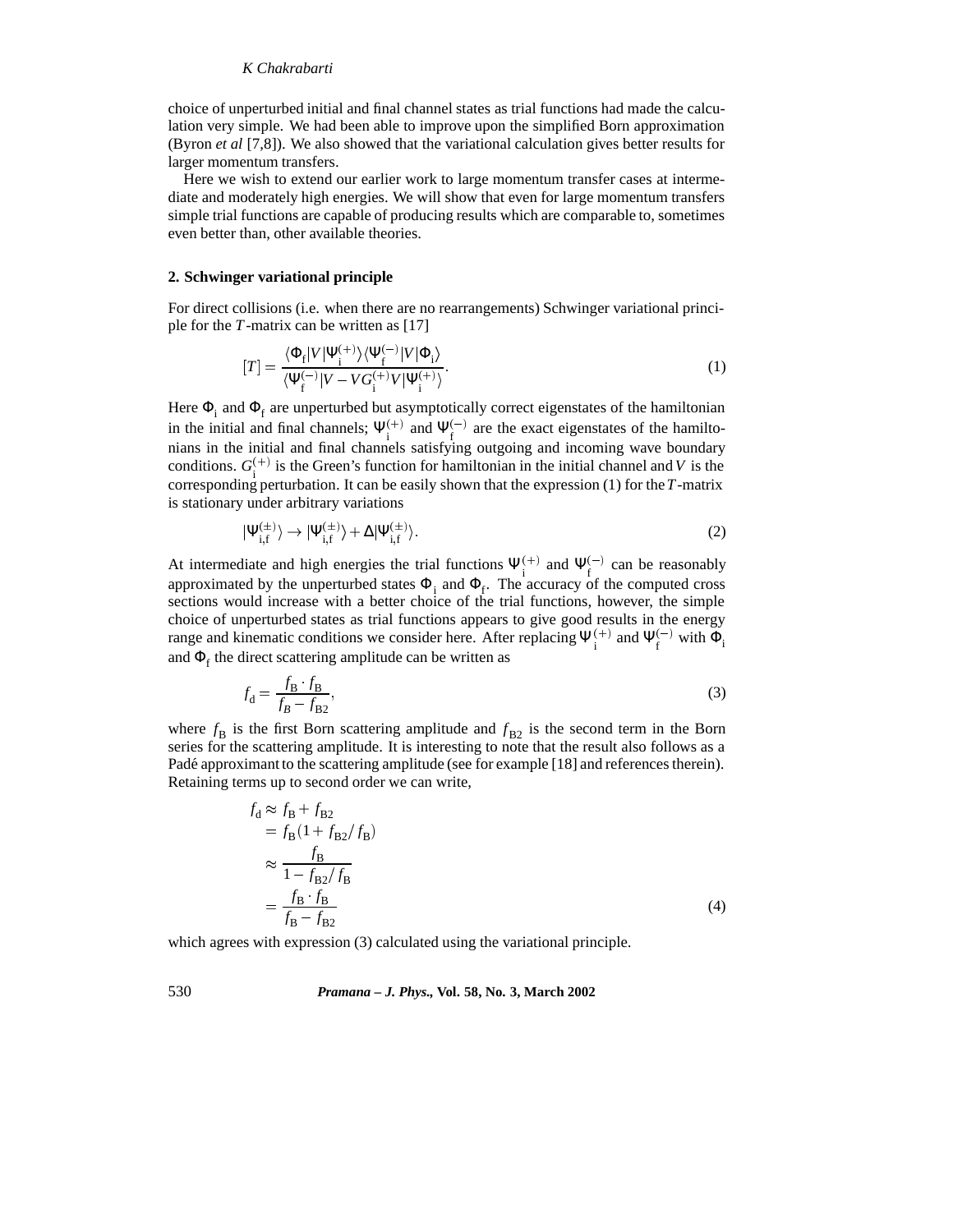Evaluation of  $f_B$  is straightforward (see [9]). For  $f_{B2}$  we use a simplified second Born approximation of Byron *et al* [6] and evaluate it using the closure approximation, as in our previous work.

### **3. Results**

The experimental results with which we compare our results are not absolute. However, in our earlier work we compared our results with the absolute experimental data of Ehrhardt*et al* [1] and Ehrhardt [19] and obtained very good agreement. So we believe that our results give reasonably correct absolute cross sections. Therefore we normalize the experimental values with our results by multiplying each set of data with a single factor.

Figure 1 shows results for an incident energy 113.6 eV while the two outgoing electrons have an energy 50 eV each. Two sets of results are presented for  $\theta_2 =$  35° and  $\theta_2 =$  45° with  $\phi_1 - \phi_2 = \pi$ . These are compared with the DWIA and PWBE results of Weigold *et al* [20] and their relative measurements. The present results appear much better compared with the PWBE and DWIA. The position of the peaks are correctly reproduced after suitable normalization.

In figure 2 we present results for the incident energy 250 eV. The two outgoing electrons have energies 50 eV and 186.4 eV. The figure shows five sets of results corresponding to  $\theta_2 = 15^{\circ}, 20^{\circ}, 25^{\circ}, 30^{\circ}, 35^{\circ}$  and  $\phi_1 - \phi_2 = \pi$ . The results are compared with the experimental results of Weigold *et al* [20] and the results of DWIA and PWBE calculations. Our results are in better agreement with the DWIA than with PWBE. At  $\theta_2 = 15^{\circ}$  and  $20^{\circ}$ the PWBE overestimates cross section at the peak whereas both DWBA and the present calculation predict the peak position and peak heights more or less correctly.



**Figure 1.** TDCS for ionization of hydrogen atoms by electrons at  $E_i = 113.6 \text{ eV}, E_1 =$  $E_2 = 50$  eV,  $\theta_2$  being fixed at 35° and 45°,  $\phi_1 - \phi_2 = \pi$  and  $\theta_1$  variable. *Theory*: Continuous curve – present calculation; dashed curve – DWIA; dash-dotted curve – **PWBE.** *Experiment*:  $\bullet$  (35°),  $\circ$  (45°) Weigold *et al* [20] normalized at  $\theta_1 = 40^\circ$ ,  $\theta_2 =$ 35 with the present results.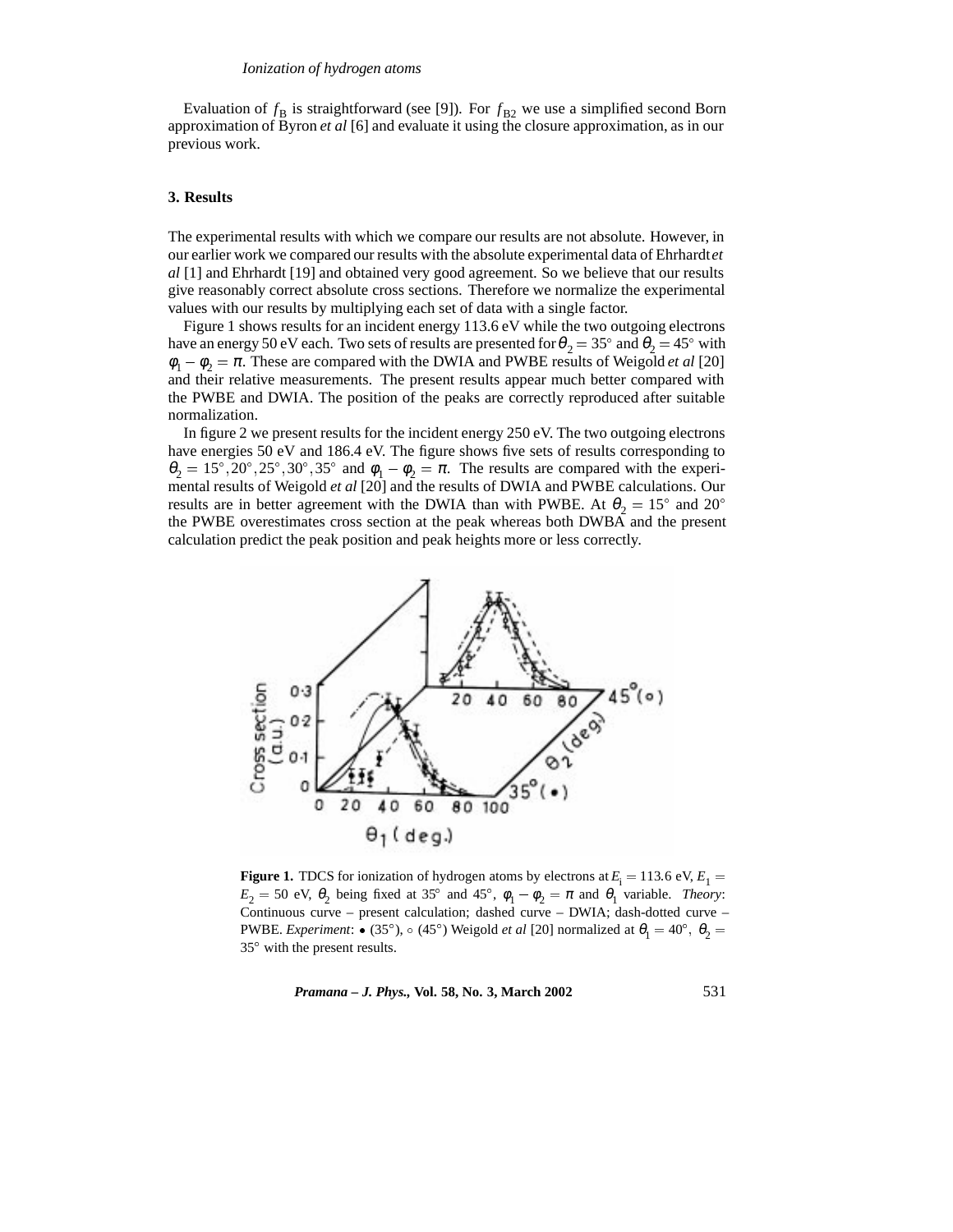### *K Chakrabarti*



**Figure 2.** TDCS for ionization of hydrogen atoms by electrons at  $E_i = 250$  eV,  $E_1 =$ 50 eV,  $\theta_2$  being fixed at 15°, 20°, 25°, 30° and 35°,  $\phi_1 - \phi_2 = \pi$  and  $\theta_1$  variable. *Theory*: Continuous curve, present calculation; dashed curve – DWIA; dash-dotted curve – PWBE. *Experiment*:  $\triangle$  (15°),  $\circ$  (20°),  $\blacksquare$  (25°),  $\blacktriangle$  (30°),  $\bullet$  (35°) Weigold *et al* [20] normalized at  $\theta_1 = 60^\circ$ ,  $\theta_2 = 20^\circ$  with the present results.

In figure 3 we display cross sections for an incident energy  $E_i = 413.6 \text{ eV}$  and ejected electron energy  $E_1 = 200$  eV. The figure shows three sets of results corresponding to scattering angle  $\theta_2 = 30^{\circ}, 40^{\circ}, 50^{\circ}$ . We compare the results with the relative measured values of Weigold *et al* [20] and with the theoretical results of DWBA and PWBE. In this case also our results are in good qualitative agreement with the experiments. Quantitatively however, our results appear to be closer to the PWBE results.

Finally in figure 4, cross sections are displayed for an incident energy 413.6 eV, scattering angle  $\theta_2 = 30^\circ$  and two different values of ejected electron energy: (a)  $E_1 = 50 \text{ eV}$ and (b)  $E_1 = 100$  eV. The results are compared with the measured values of Mc Carthy *et al* [21] and with the theoretical results of the second Born approximation (B2), DWBA and DWIA results given in [20]. Except B2 all curves agree in shape. The present results reproduce the experimental data nicely and the height and position of the peak are correctly predicted. Note the pronounced improvement of the variational calculation over the second Born calculation.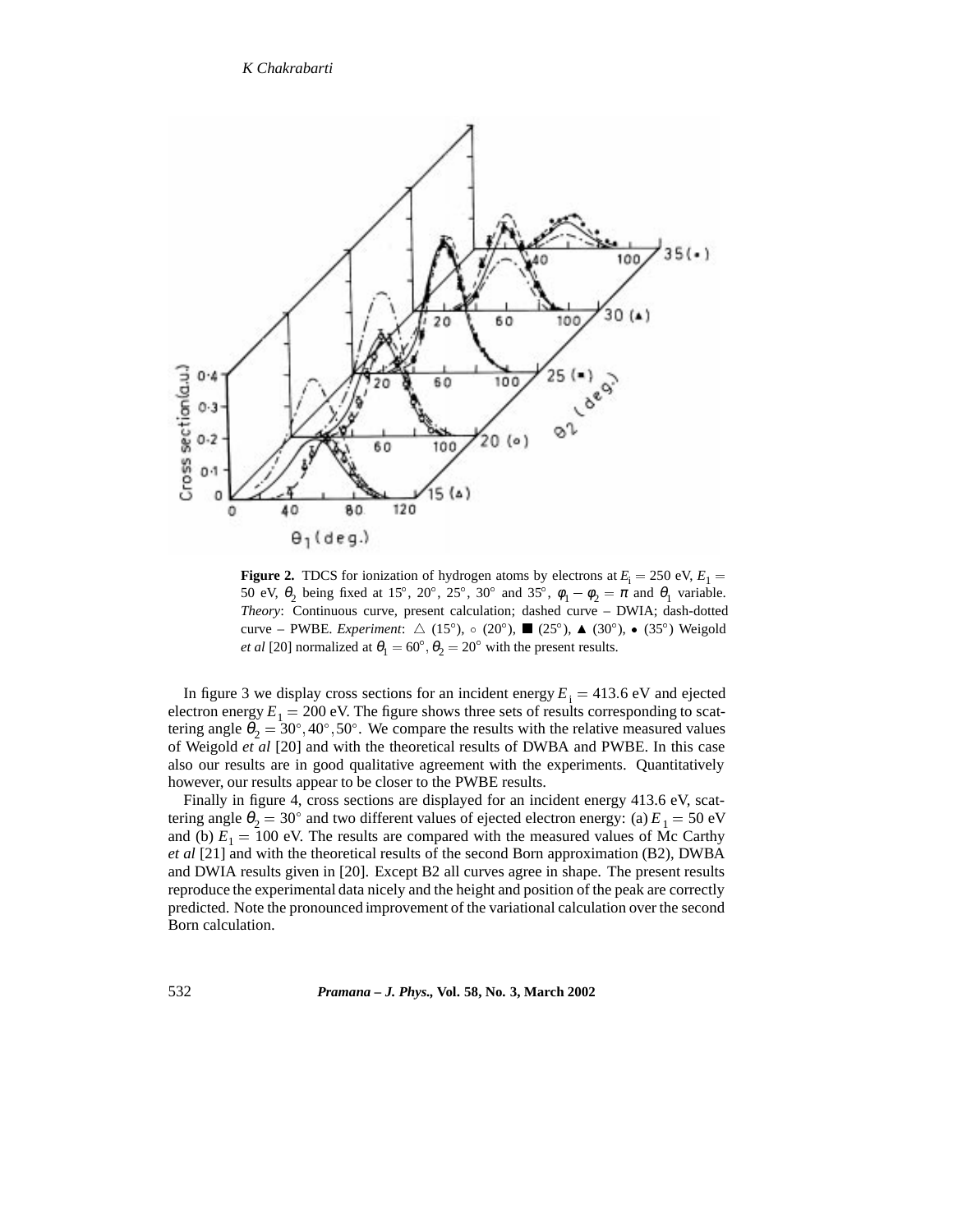

**Figure 3.** TDCS for ionization of hydrogen atoms by electrons at  $E_i = 413.6 \text{ eV}, E_1 =$  $E_2 = 200 \text{ eV}, \theta_2 \text{ being fixed at } 30^{\circ}, 40^{\circ} \text{ and } 50^{\circ}, \phi_1 - \phi_2 = \pi \text{ and } \theta_1 \text{ variable. } Theory:$ Continuous curve – present calculation; dashed curve – DWIA; dash-dotted curve – **PWBE.** *Experiment*:  $\blacksquare$  (30°),  $\bullet$  (40°),  $\circ$  (50°) Weigold *et al* [20] normalized at  $\theta_1 =$ 45°,  $\theta_2 = 40^\circ$  with the present results.



**Figure 4.** TDCS for ionization of hydrogen atoms by electrons at  $E_i = 413.6$  eV, (a)  $E_1 = 50$  eV,  $\theta_2 = 30^{\circ}$  and (**b**)  $E_1 = 100$  eV,  $\theta_2 = 30^{\circ}$  with  $\phi_1 - \phi_2 = \pi$  and  $\theta_1$  variable. *Theory*: Continuous curve – present calculation; long dashed curve – DWBA; short dashed curve – second Born approximation (SB2); dash-dotted curve – DWIA. *Experiment*:  $\bullet$  McCarthy *et al* [21] normalized at a single point in each case.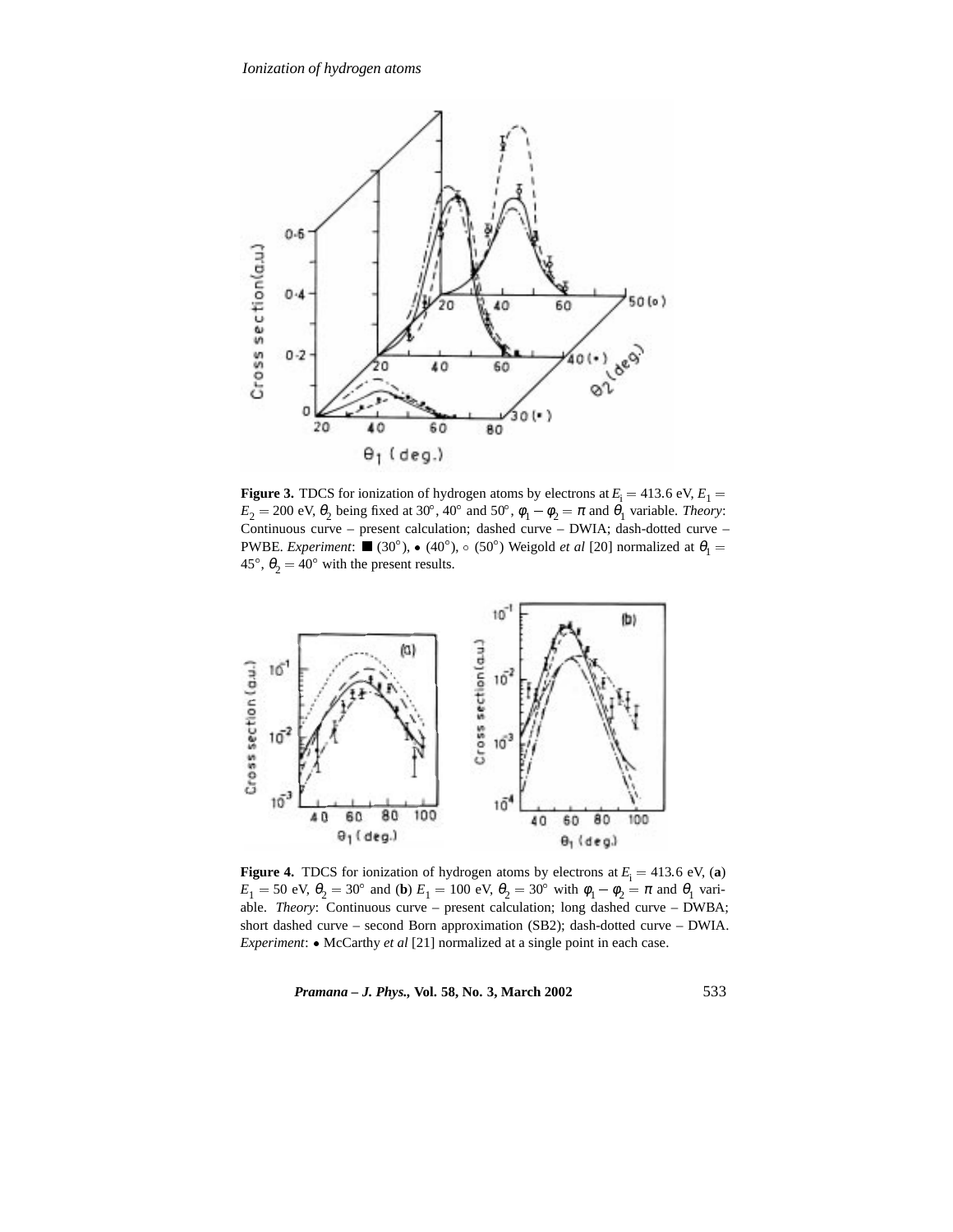### **4. Positron impact ionization at large momentum transfers**

It is interesting to see the effect on the cross section when the incident electron is replaced by a positron. Positron impact ionization for small momentum transfers has been studied by Das *et al* [16], Joachain and Piraux [22] and Brauner *et al* [10]. We wish to make a brief study of this ionization process for large momentum transfers. To the best of our knowledge this has not been done before. Since there is no experimental data available we compare our results with the TDCS for electron impact ionization and the first Born TDCS.



**Figure 5.** TDCS for ionization of hydrogen atoms by positrons at  $E_i = 250$  eV,  $E_1 =$ 50 eV and (**a**)  $\theta_2 = 15^\circ$ , (**b**)  $\theta_2 = 20^\circ$ , (**c**)  $\theta_2 = 25^\circ$ , (**d**)  $\theta_2 = 30^\circ$ , (**e**)  $\theta_2 = 35^\circ$ ,  $\phi_1 - \phi_2 =$  $\pi$  and  $\theta_1$  variable. *Theory*: Continuous curve – present calculation; dashed curve – first Born results for positron; dash-dotted curve – present results for electron.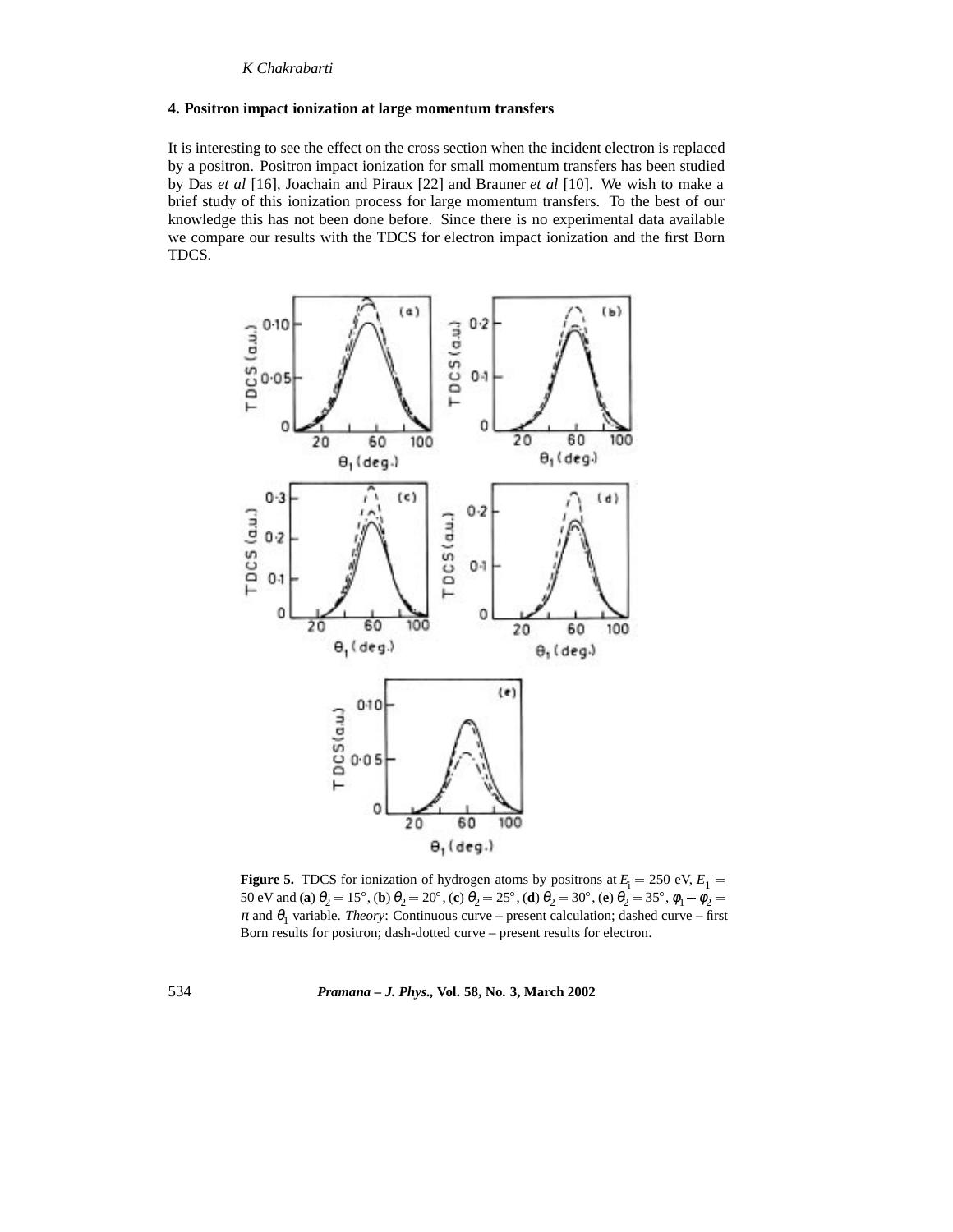

**Figure 6.** Same as figure 5 except for  $E_i = 413.6 \text{ eV}$ ,  $\theta_2 = 30^\circ$  and (a)  $E_1 = 50 \text{ eV}$  and (**b**)  $E_1 = 100$  eV.

Five sets of results are presented in figure 5 where the incident energy is 250 eV, ejected electron energy 50 eV and positron scattering angles: (a)  $\theta_2 = 15^\circ$ , (b)  $\theta_2 = 20^\circ$ , (c)  $\theta_2 = 25^\circ$ , (d)  $\theta_2 = 30^\circ$  and (e)  $\theta_2 = 35^\circ$ . The noteworthy feature is the smallness of the TDCS for incident positrons compared to the TDCS for incident electrons for smaller scattering angles (figures 5a, 5b). This is quite contrary to small momentum transfer cases (see [23] for example). The trends are reversed for larger scattering angles (figures 5d, 5e), where the TDCS for incident positrons are larger.

Figure 6 shows two results for an incident energy 413.6 eV, scattering angle  $\theta_2 = 30^{\circ}$ and ejected electron energy  $E_1 = 50$  eV (figure 6a) and  $E_1 = 100$  eV (figure 6b). From figures 6a and 6b it is clear that for fixed positron scattering angle  $\theta_2$ , the peak height of the TDCS for incident positrons is greater than that for incident electrons for larger momentum transfers to the target.

Except in figure 5c, for an incident energy 250 eV and scattering angle  $\theta_2 = 35^\circ$ , the first Born cross section never agrees with the variational calculation. The first Born TDCS also appears to be generally larger than that of the present calculation. This is in disagreement with our earlier findings for small momentum transfer cases (see [15]).

#### **5. Conclusion**

In this work we have used Schwinger variational principle to study electron impact ionization of atomic hydrogen at intermediate and moderately high energies. Our results appear a little better compared to other theories. Positron impact ionization is also considered briefly to see the differences. The variational calculation is also very simple. The method can be improved by using better trial functions.

#### **Acknowledgements**

I am grateful to Dr. J N Das for reading the manuscript and suggesting necessary modifications. I would also like to thank the referee for giving constructive suggestions.